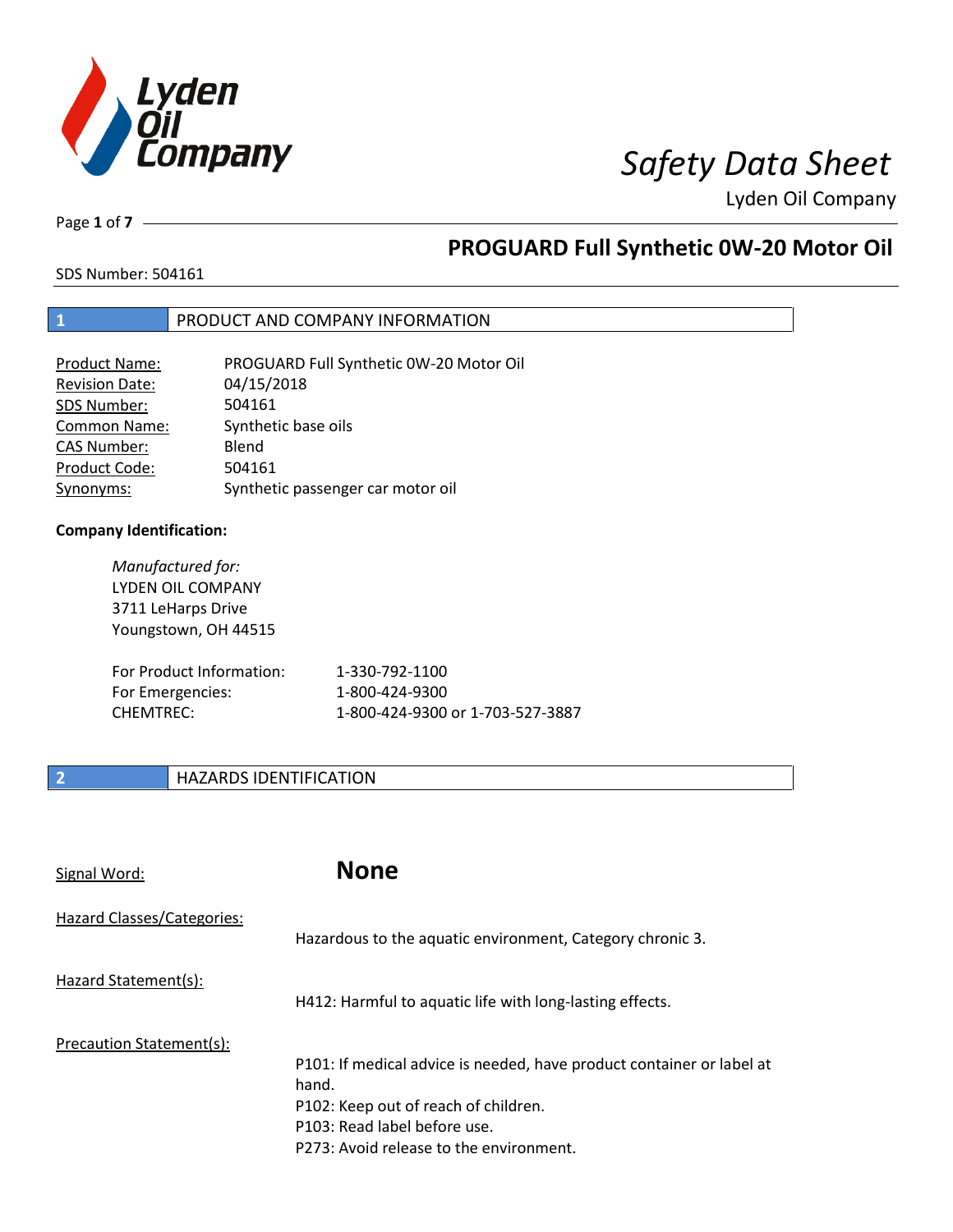

Lyden Oil Company

Page **2** of **7**

### **PROGUARD Full Synthetic 0W-20 Motor Oil**

SDS Number: 504161

Other Hazard Statement(s):

Repeated exposure may cause skin dryness or cracking.

|  | COMPOSITION / INFORMATION ON INGREDIENTS |
|--|------------------------------------------|
|--|------------------------------------------|

Ingredients:

*Mixture of the substances listed below with nonhazardous additions.* 

| <b>Chemical Name</b>      | <b>CAS Number</b> | Percentage |
|---------------------------|-------------------|------------|
| Synthetic base oils       | N/A               | 80-90      |
| Additives                 | N/A               | $15$       |
| Zinc Alkyldithiophosphate | 68649-42-3        | <5         |

*\*Any concentration shown as a range is to protect confidentiality or is due to batch variation.*

| <b>NAEACLIDEC</b><br><b>FIDCT AID</b><br>FIRST AID MEASURES |
|-------------------------------------------------------------|
|                                                             |

#### Description of First Aid Measures:

| Inhalation:   |                                                                                                                   |
|---------------|-------------------------------------------------------------------------------------------------------------------|
|               | If symptoms develop, move victim to fresh air. If symptoms persist,<br>obtain medical attention.                  |
| Skin Contact: |                                                                                                                   |
|               | Wash with soap and water. Remove contaminated clothing and wash<br>before reuse. Get medical attention if needed. |
| Eye Contact:  |                                                                                                                   |
|               | Rinse opened eye for several minutes under running water. If<br>symptoms persist, consult medical attention.      |
| Ingestion:    |                                                                                                                   |
|               | Rinse mouth with water. If symptoms develop, obtain medical<br>attention.                                         |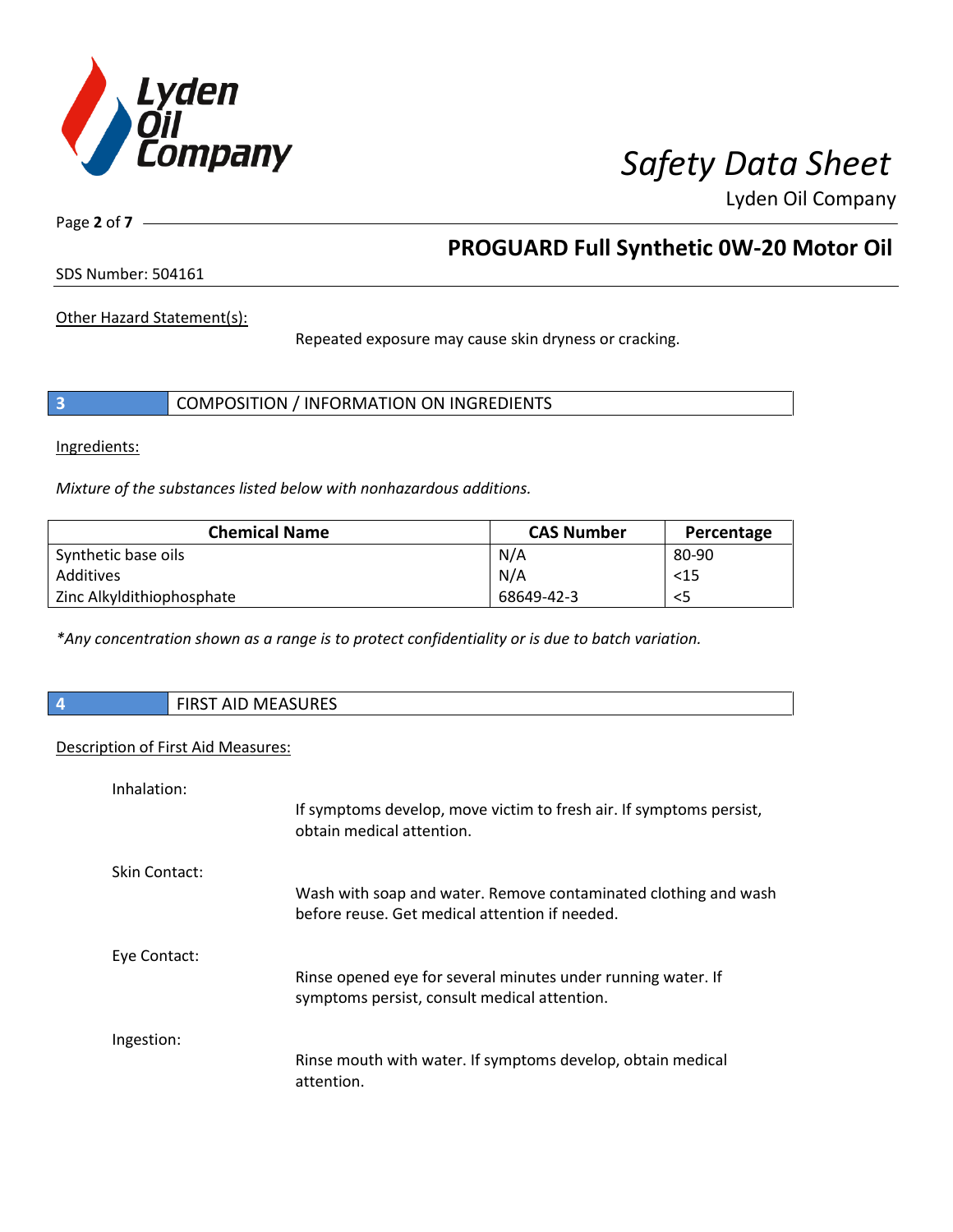

Page **3** of **7**

### *Safety Data Sheet*

Lyden Oil Company

|                                                       | <b>PROGUARD Full Synthetic 0W-20 Motor Oil</b>                                                                                                                                                    |  |
|-------------------------------------------------------|---------------------------------------------------------------------------------------------------------------------------------------------------------------------------------------------------|--|
| <b>SDS Number: 504161</b>                             |                                                                                                                                                                                                   |  |
| Symptoms and Effects, both acute and delayed:         | No further relevent data available.                                                                                                                                                               |  |
| <b>Recommended Actions:</b>                           | Treat symptomatically. Call a doctor or poison<br>control center for guidance.                                                                                                                    |  |
| 5<br>FIRE FIGHTING MEASURES                           |                                                                                                                                                                                                   |  |
| Recommended Fire-Extinguishing Equipment:             | Use dry powder, foam, or carbon dioxide fire<br>extinguishers. Water may be ineffective in fighting<br>an oil fire unless used by experienced fire fighters.                                      |  |
| Possible Hazards During a Fire:                       | Hazardous combustion products may include: A<br>complex mixture of airborne solid and liquid<br>particulates and gases (smoke). Carbon monoxide.<br>Unidentified organic and inorganic compounds. |  |
| Recommendations to Firefighters:                      | No special measures required.                                                                                                                                                                     |  |
| <b>ACCIDENTAL RELEASE MEASURES</b><br>$6\phantom{1}6$ |                                                                                                                                                                                                   |  |
| <b>Personal Precautions:</b>                          | Avoid contact with skin, eyes, and clothing.<br>Keep away from sources of ignition.                                                                                                               |  |
| <b>Emergency Procedures:</b>                          | Contain spilled material, collect in suitable and<br>properly labeled containers.                                                                                                                 |  |
| <b>Environmental Precautions:</b>                     | Do not allow to reach sewage system or any water<br>course.<br>Do not allow to enter ground waters.                                                                                               |  |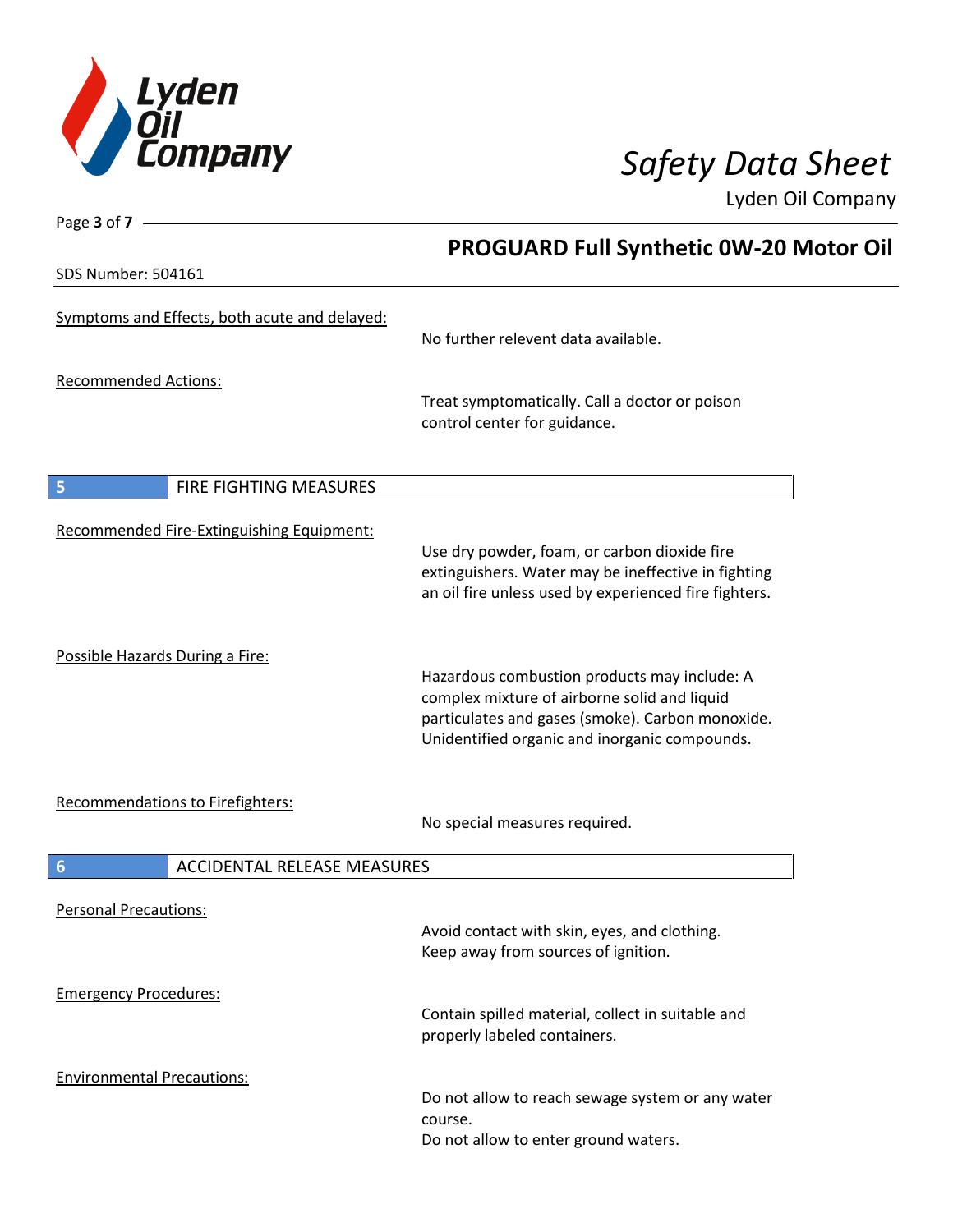

**PROGUARD Full Synthetic 0W-20 Motor Oil** 

Lyden Oil Company

SDS Number: 504161

Page **4** of **7**

Cleanup Procedures:

Pick up excess with inert absorbant material.

**7** HANDLING AND STORAGE Handling Precautions:

> Handle with care and avoid spillage on the floor. Do not cut, weld, drill, grind, braze, or solder container.

Storage Requirements:

Keep container tightly sealed. Keep away from sources of ignition.

#### **8** EXPOSURE CONTROLS / PERSONAL PROTECTION

Exposure Limits:

No data available.

Engineering Controls:

All ventilation should be designed in accordance with OSHA standard (29 CFR 1910.94).

Personal Protective Equipment:

Wash hands before breaks and at the end of work. Use safety glasses and gloves.

#### **9 PHYSICAL AND CHEMICAL PROPERTIES**

| Color:                 | Amber              |
|------------------------|--------------------|
| <b>Physical State:</b> | Liquid             |
| Odor:                  | Data not available |
| Odor Threshold:        | Data not available |
| pH:                    | Data not available |
| <b>Melting Point:</b>  | Data not available |
| <b>Boiling Point:</b>  | Data not available |
| <b>Boiling Range:</b>  | Data not available |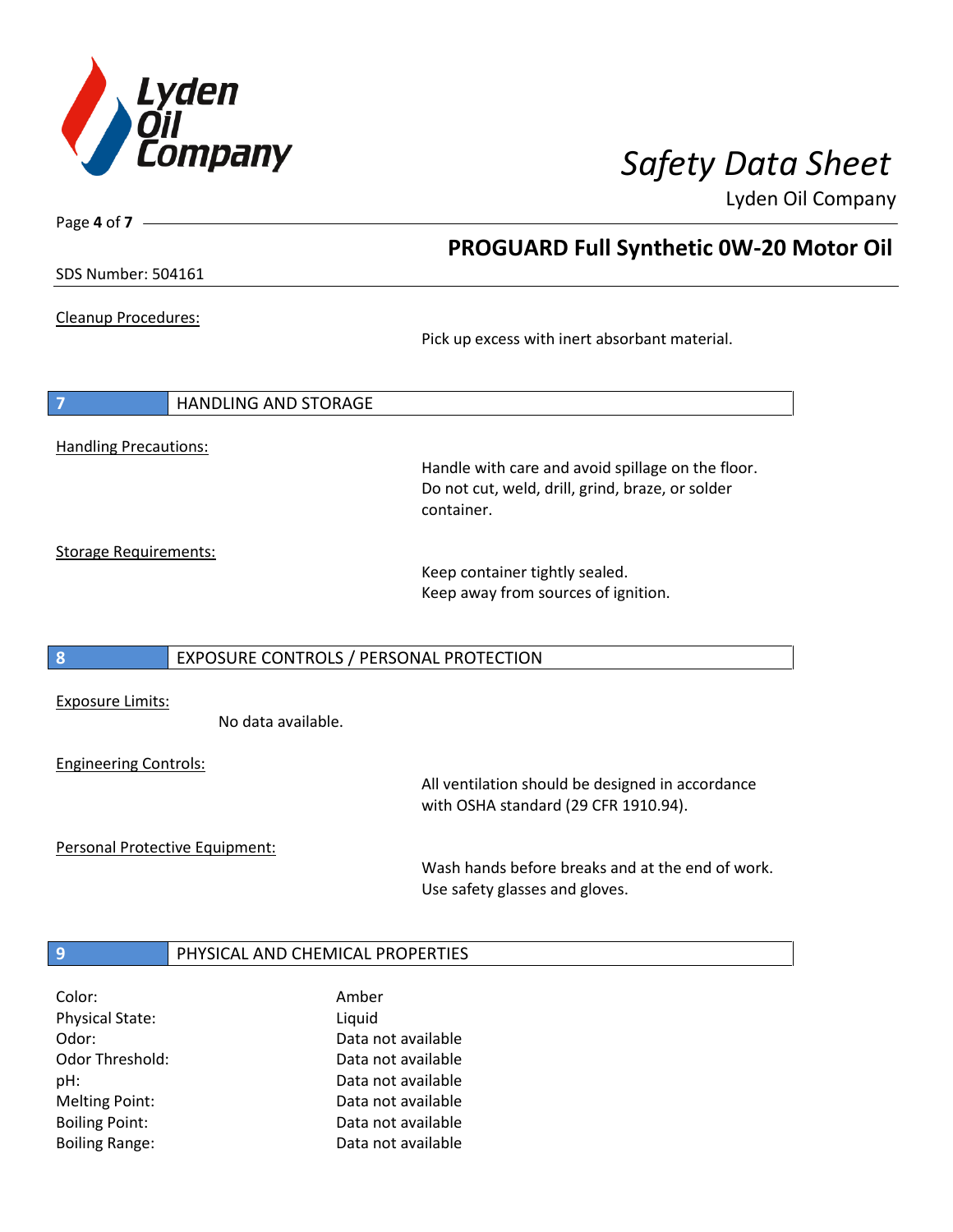

Lyden Oil Company

Page **5** of **7**

### **PROGUARD Full Synthetic 0W-20 Motor Oil**

| <b>SDS Number: 504161</b> |  |
|---------------------------|--|
|---------------------------|--|

| <b>Flash Point:</b>           | 176.7° C / 350.1° F             |
|-------------------------------|---------------------------------|
| <b>Evaporation Rate:</b>      | Data not available              |
| Flammability:                 | Data not available              |
| Flammability Limits:          | Data not available              |
| Vapor Pressure:               | Data not available              |
| Vapor Density:                | Data not available              |
| <b>Relative Density:</b>      | 7.09 pounds per ga              |
| Solubilities:                 | Insoluble in water              |
| <b>Partition Coefficient:</b> | Data not available              |
| Auto-Ignition Temperature:    | Data not available              |
| Decomposition Temperature:    | Data not available              |
| Viscosity:                    | 8.0 mm <sup>2</sup> /sec (kiner |
|                               |                                 |

| Flash Point:                  | 176.7° C / 350.1° F (COC Method)              |
|-------------------------------|-----------------------------------------------|
| <b>Evaporation Rate:</b>      | Data not available                            |
| Flammability:                 | Data not available                            |
| <b>Flammability Limits:</b>   | Data not available                            |
| Vapor Pressure:               | Data not available                            |
| Vapor Density:                | Data not available                            |
| <b>Relative Density:</b>      | 7.09 pounds per gallon at 60° F               |
| Solubilities:                 | Insoluble in water                            |
| <b>Partition Coefficient:</b> | Data not available                            |
| Auto-Ignition Temperature:    | Data not available                            |
| Decomposition Temperature:    | Data not available                            |
| Viscosity:                    | 8.0 mm <sup>2</sup> /sec (kinematic at 100°C) |

| 10<br>STABILITY AND REACTIVITY |                                                                  |
|--------------------------------|------------------------------------------------------------------|
| Stability:                     | Stable under normal conditions.                                  |
| Reactivity:                    | Not reactive under normal conditions.                            |
| <b>Conditions to Avoid:</b>    | Extreme temperature, sparks, open flame, and<br>direct sunlight. |
| <b>Hazardous Reactions:</b>    | No known hazardous reactions.                                    |
| Incompatible Materials:        | No further relevant information available.                       |
| <b>Decomposition Products:</b> | Hazardous decomposition products are not<br>expected to form.    |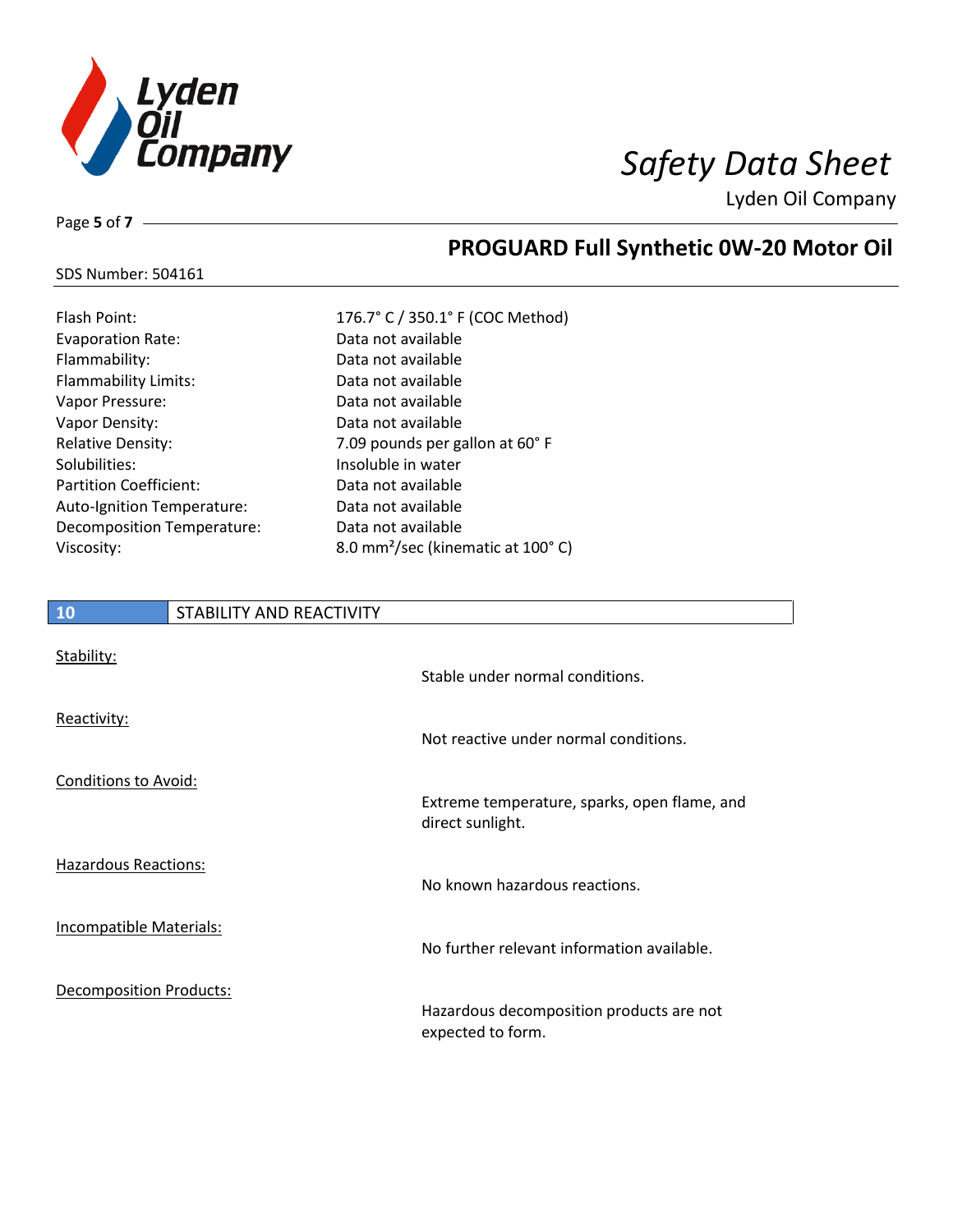

**PROGUARD Full Synthetic 0W-20 Motor Oil** 

Lyden Oil Company

SDS Number: 504161

Page **6** of **7**

| 11                                                                                 | <b>TOXICOLOGICAL INFORMATION</b>    |                                                                                                                           |
|------------------------------------------------------------------------------------|-------------------------------------|---------------------------------------------------------------------------------------------------------------------------|
| Routes of Exposure:                                                                |                                     | Skin and eye contact are the primary routes of<br>exposure although exposure may occur following<br>accidental ingestion. |
| <b>Exposure Effects:</b>                                                           |                                     | Repeated skin contact may cause dermatitis or an<br>oil acne.                                                             |
| <b>Measures of Toxicity:</b>                                                       |                                     | No test data available.                                                                                                   |
|                                                                                    | Carcinogenic/Mutagenic Precautions: | Non-carcinogenic and not expected to be<br>mutagentic.                                                                    |
| 12                                                                                 | <b>ECOLOGICAL INFORMATION</b>       |                                                                                                                           |
| <b>Ecological Precautions:</b>                                                     |                                     | Avoid exposing to the environment.                                                                                        |
| <b>Ecological Effects:</b><br>No specific environmental or aquatic data available. |                                     |                                                                                                                           |
| 13                                                                                 | DISPOSAL CONSIDERATIONS             |                                                                                                                           |
| Disposal Methods:                                                                  |                                     | Dispose of waste material in accordance with all<br>local, state, and federal requirements.                               |
| <b>Disposal Containers:</b>                                                        |                                     | Use properly approved container for disposal.                                                                             |
|                                                                                    |                                     |                                                                                                                           |